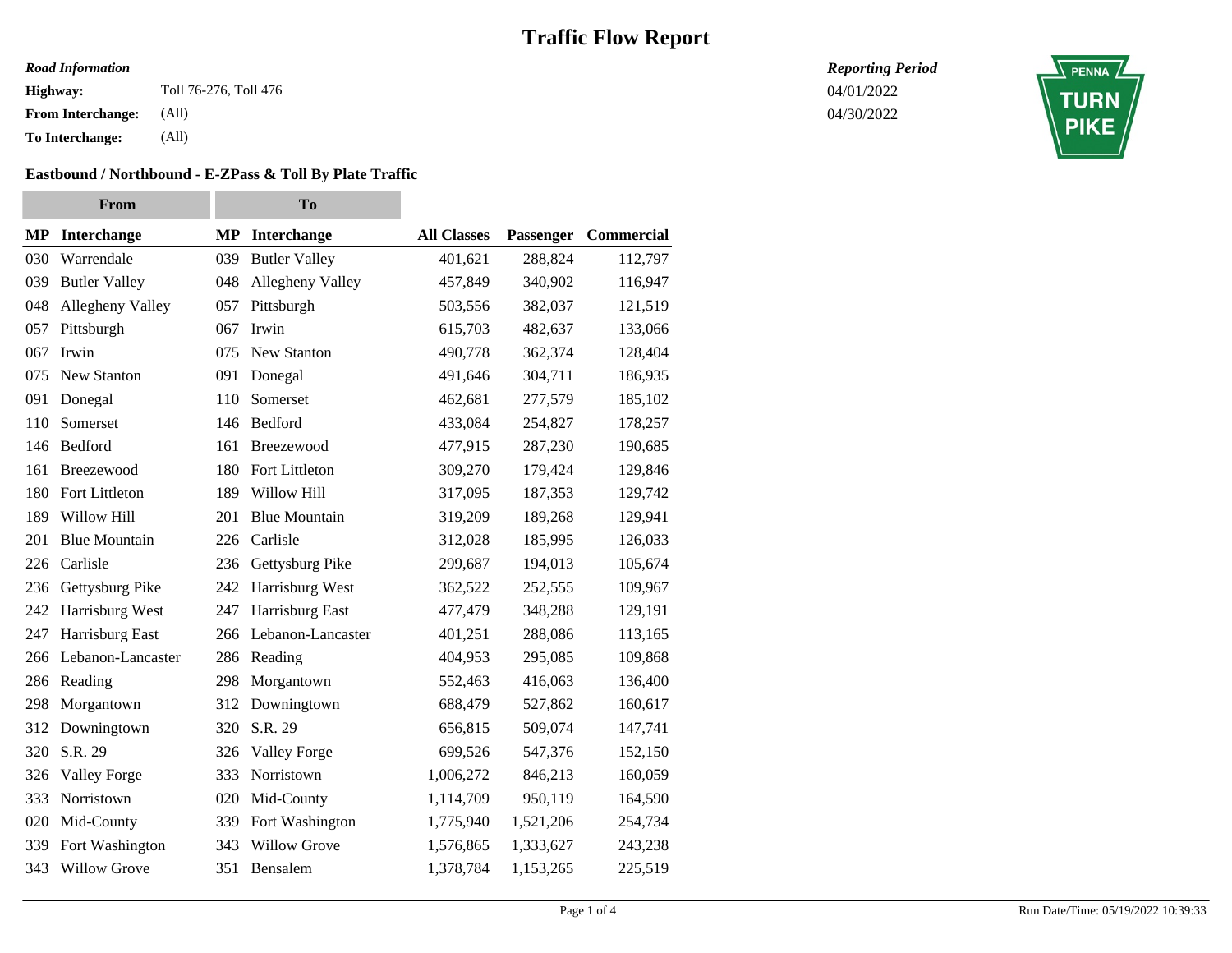#### *Road Information*

**Highway:** 04/01/2022 Toll 76-276, Toll 476

**From Interchange:** (All)

**To Interchange:** (All)

### **Eastbound / Northbound - E-ZPass & Toll By Plate Traffic**

**From To MP Interchange MP Interchange All Classes Passenger Commercial** 351 Bensalem 352 Street Road 773,363 626,426 146,937 352 Street Road 353 Neshaminy Falls 662,668 532,075 130,593 020 Mid-County 031 Lansdale 1,062,793 871,423 191,370 031 Lansdale 044 Quakertown 780,289 617,342 162,947 044 Quakertown 056 Lehigh Valley 685,848 531,111 154,737 056 Lehigh Valley 074 Mahoning Valley 449,034 347,621 101,413 074 Mahoning Valley 087 S.R. 903 383,550 284,818 98,732 087 S.R. 903 095 Pocono 343,785 248,894 94,891 095 Pocono 105 Wilkes-Barre 238,230 185,066 53,164 105 Wilkes-Barre 115 Wyoming Valley 153,339 105,628 47,711

*Reporting Period*

04/30/2022

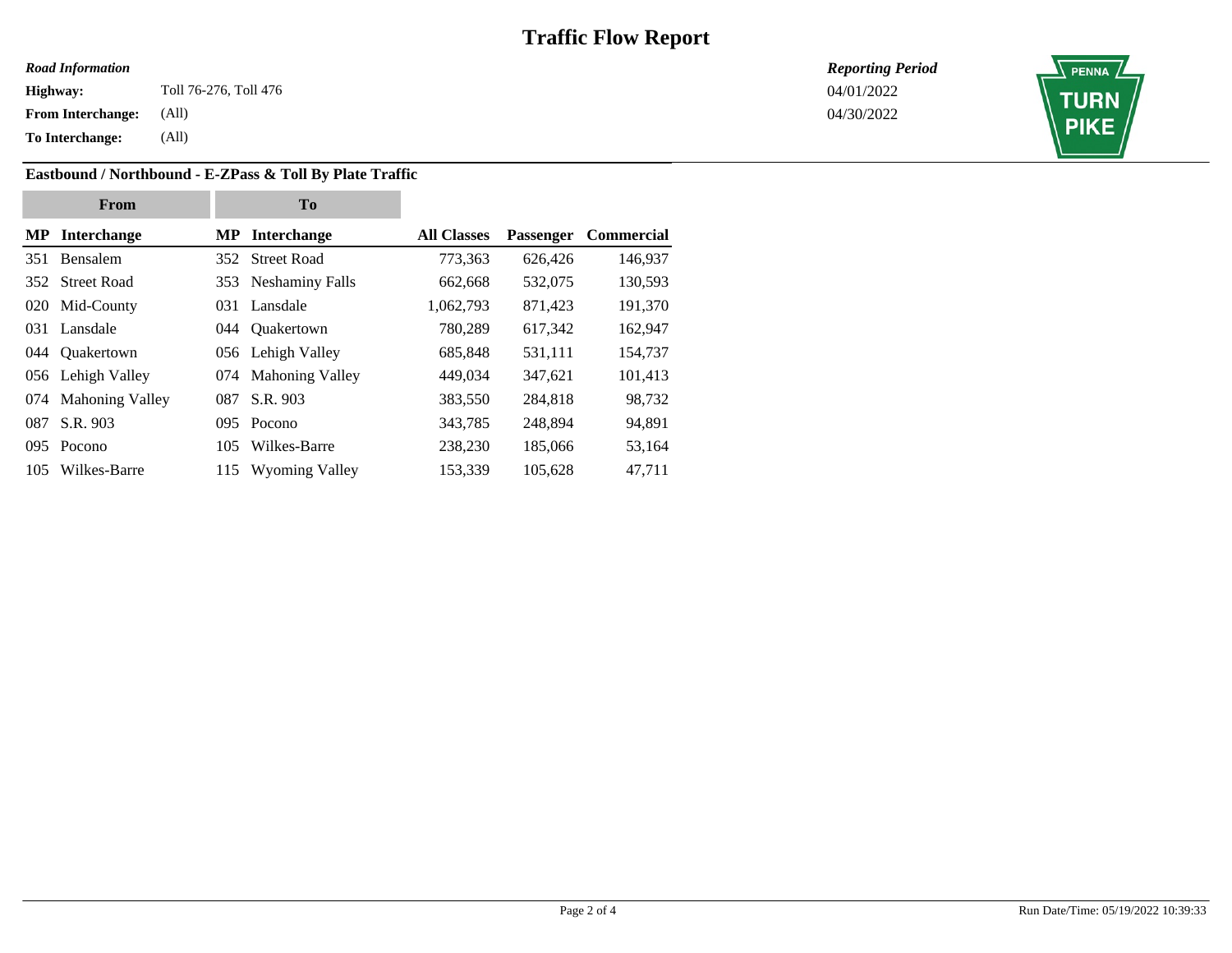### *Road Information*

**Highway:** 04/01/2022 Toll 76-276, Toll 476

**From Interchange:** (All)

**To Interchange:** (All)

### **Westbound / Southbound - E-ZPass & Toll By Plate Traffic**

| From |                        | To  |                      |                    |           |            |
|------|------------------------|-----|----------------------|--------------------|-----------|------------|
| MP   | <b>Interchange</b>     | MP  | Interchange          | <b>All Classes</b> | Passenger | Commercial |
| 115  | <b>Wyoming Valley</b>  | 105 | Wilkes-Barre         | 151,193            | 103,653   | 47,540     |
| 105  | Wilkes-Barre           | 095 | Pocono               | 242,524            | 184,382   | 58,142     |
| 095  | Pocono                 | 087 | S.R. 903             | 343,747            | 247,632   | 96,115     |
| 087  | S.R. 903               | 074 | Mahoning Valley      | 380,508            | 281,681   | 98,827     |
| 074  | <b>Mahoning Valley</b> | 056 | Lehigh Valley        | 440,848            | 342,215   | 98,633     |
| 056  | Lehigh Valley          | 044 | Quakertown           | 689,987            | 531,292   | 158,695    |
| 044  | Quakertown             | 031 | Lansdale             | 770,855            | 604,882   | 165,973    |
| 031  | Lansdale               | 020 | Mid-County           | 1,059,229          | 861,774   | 197,455    |
| 353  | <b>Neshaminy Falls</b> | 351 | Bensalem             | 647,614            | 513,444   | 134,170    |
| 351  | Bensalem               | 343 | <b>Willow Grove</b>  | 1,423,853          | 1,192,707 | 231,146    |
| 343  | <b>Willow Grove</b>    | 340 | Virginia Drive       | 1,538,004          | 1,285,134 | 252,870    |
| 340  | Virginia Drive         | 339 | Fort Washington      | 1,643,254          | 1,384,595 | 258,659    |
| 339  | Fort Washington        | 020 | Mid-County           | 1,849,229          | 1,576,190 | 273,039    |
| 020  | Mid-County             | 333 | Norristown           | 1,145,388          | 972,136   | 173,252    |
| 333  | Norristown             | 326 | Valley Forge         | 1,031,108          | 862,634   | 168,474    |
| 326  | <b>Valley Forge</b>    | 320 | S.R. 29              | 700,539            | 542,439   | 158,100    |
| 320  | S.R. 29                | 312 | Downingtown          | 660,092            | 507,630   | 152,462    |
| 312  | Downingtown            | 298 | Morgantown           | 692,399            | 527,628   | 164,771    |
| 298  | Morgantown             | 286 | Reading              | 558,163            | 418,821   | 139,342    |
| 286  | Reading                | 266 | Lebanon-Lancaster    | 417,359            | 299,870   | 117,489    |
| 266  | Lebanon-Lancaster      | 247 | Harrisburg East      | 412,481            | 291,039   | 121,442    |
| 247  | Harrisburg East        | 242 | Harrisburg West      | 480,992            | 341,600   | 139,392    |
| 242  | Harrisburg West        | 236 | Gettysburg Pike      | 414,103            | 279,984   | 134,119    |
| 236  | Gettysburg Pike        | 226 | Carlisle             | 332,623            | 208,760   | 123,863    |
| 226  | Carlisle               | 201 | <b>Blue Mountain</b> | 324,945            | 191,120   | 133,825    |
| 201  | <b>Blue Mountain</b>   | 189 | Willow Hill          | 330,443            | 193,906   | 136,537    |
| 189  | Willow Hill            | 180 | Fort Littleton       | 327,288            | 191,212   | 136,076    |

*Reporting Period*

04/30/2022